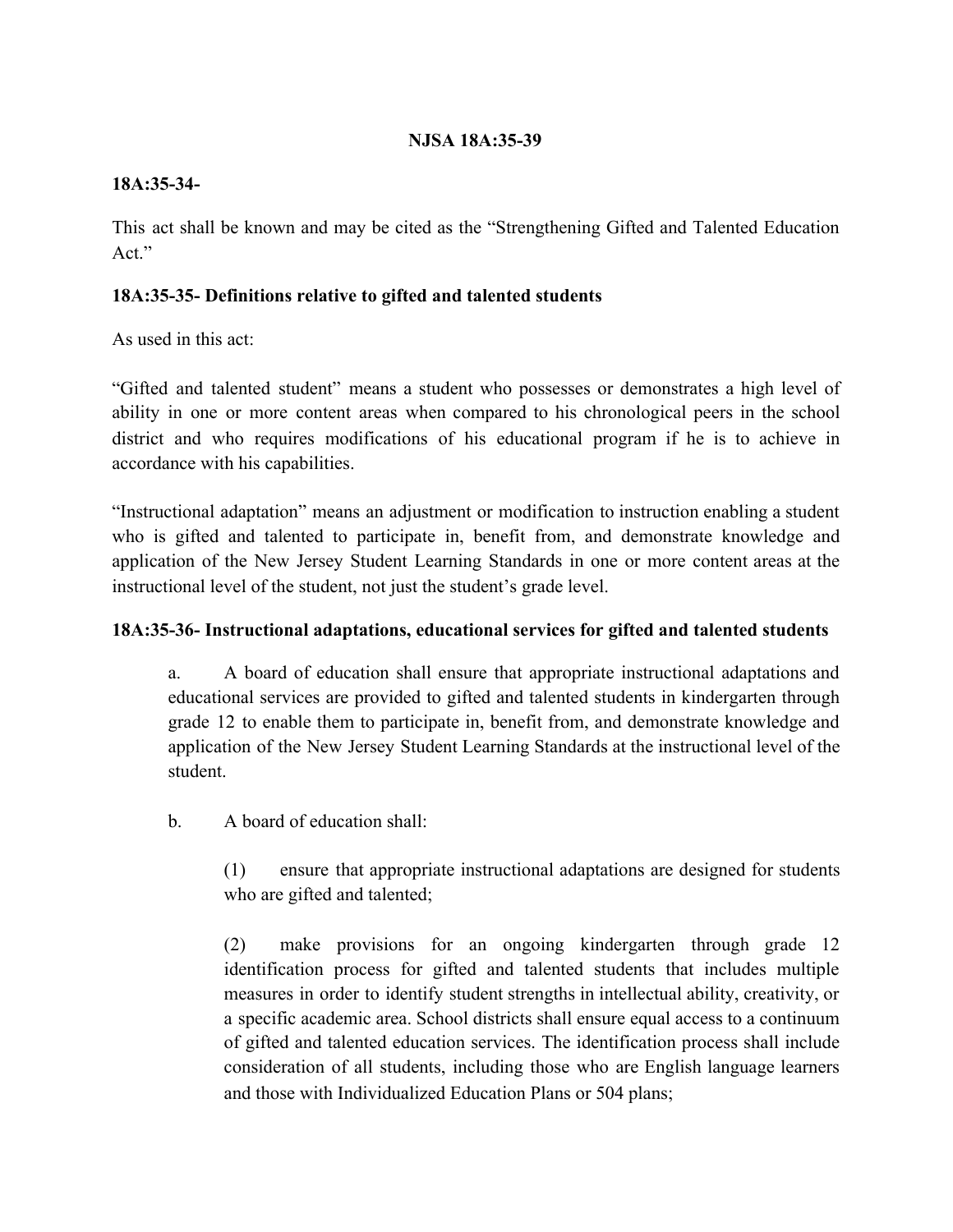(3) develop and document appropriate curricular and instructional modifications used for gifted and talented students indicating content, process, products, and learning environment, and including, but not limited to, additional education activities such as academic competitions, guest speakers, and lessons with a specialist;

(4) take into consideration the Gifted Programming Standards, Position Statements, and White Papers of the National Association for Gifted Children in identifying and serving gifted and talented students;

(5) provide the time and resources to develop, review, and enhance instructional tools with modifications for helping gifted and talented students acquire and demonstrate mastery of the required knowledge and skills specified by the standards at the instructional level of the student; and

(6) actively assist and support professional development for teachers, educational services staff, and school leaders in the area of gifted and talented instruction.

### **18A:35-37- Coordinator for gifted and talented services**

a. The Commissioner of Education shall appoint a coordinator for gifted and talented services. The coordinator shall have teaching experience and specialized knowledge in gifted and talented education. The coordinator shall be responsible for providing support by identifying and sharing research and resources to school districts as they develop, implement, and review their local gifted and talented services. The coordinator shall be responsible for reviewing the information about gifted and talented services provided by each school district to support implementation of the provisions of this act [C.18A:35-34 et seq.].

b. Each school district shall file with the coordinator a report by October 1, 2020 and thereafter on a schedule that coincides with the school district's New Jersey Quality Single Accountability Continuum review pursuant to section 11 of P.L.1975, c.212 (C.18A:7A-11). The report shall include, but not be limited to:

(1) the gifted and talented continuum of services, policies, and procedures implemented in the school district;